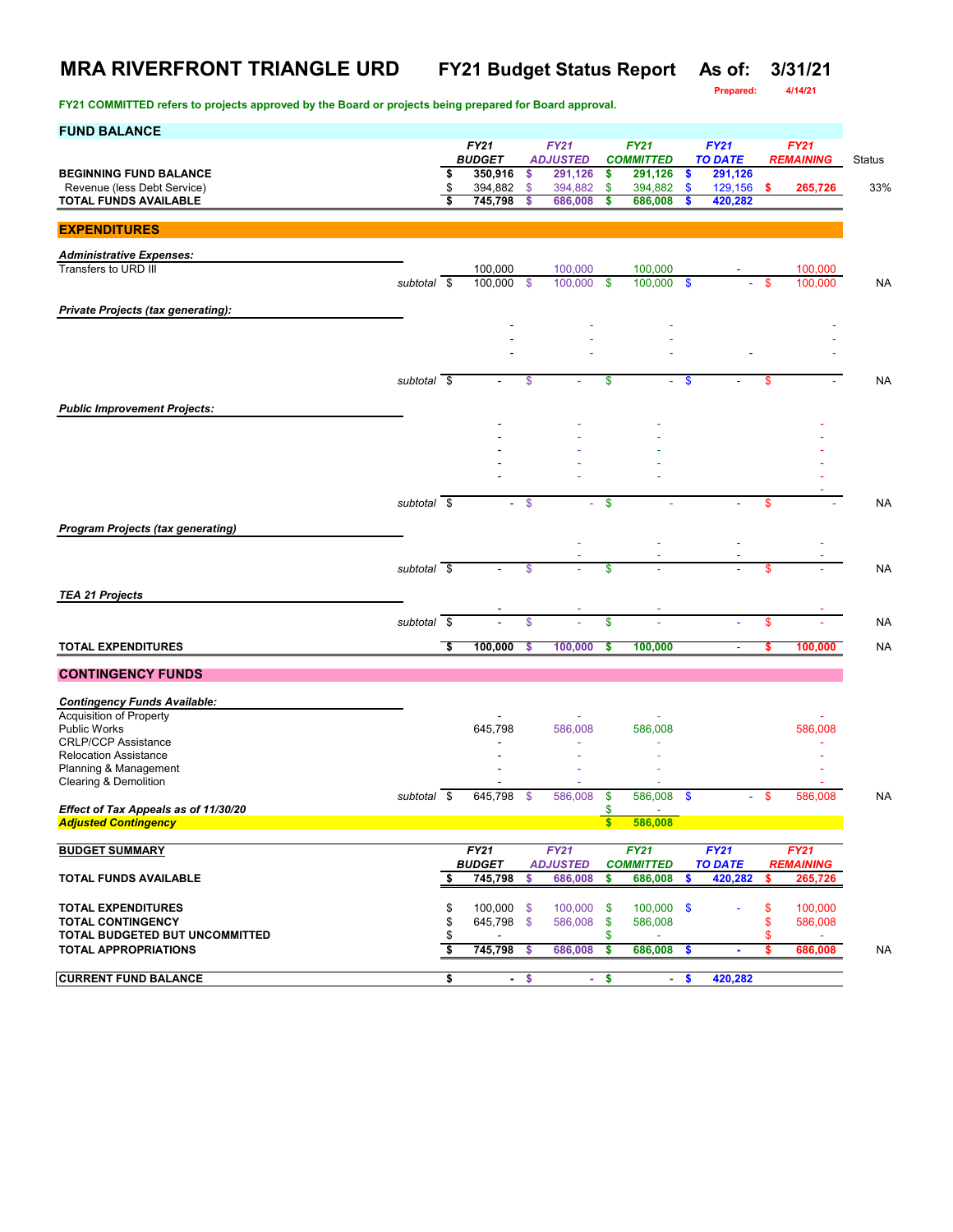# **MRA FRONT ST URD FY21 Budget Status Report As of: 3/31/21**

**FY21 COMMITTED refers to projects approved by the Board or projects being prepared for Board approval.** 

**Prepared: 4/14/21**

| <b>FUND BALANCE</b>                                                                                                    |                                |               |                            |                    |                             |               |                           |     |                  |                                  |
|------------------------------------------------------------------------------------------------------------------------|--------------------------------|---------------|----------------------------|--------------------|-----------------------------|---------------|---------------------------|-----|------------------|----------------------------------|
|                                                                                                                        | <b>FY21</b>                    |               | <b>FY21</b>                |                    | <b>FY21</b>                 |               | <b>FY21</b>               |     | <b>FY21</b>      |                                  |
| <b>BEGINNING FUND BALANCE</b>                                                                                          | \$<br><b>BUDGET</b><br>447,600 | \$            | <b>ADJUSTED</b><br>647,780 | \$                 | <b>COMMITTED</b><br>647,780 | \$            | <b>TO DATE</b><br>647,780 |     | <b>REMAINING</b> | Status                           |
| Revenue (less Debt Service)                                                                                            | \$<br>727,887                  | \$            | 727,887                    | \$                 | 727,887                     | \$            | 124,253                   | -\$ | 603,634          | 17%                              |
| TOTAL FUNDS AVAILABLE                                                                                                  | 1,175,487                      | S             | 1,375,667                  | \$                 | 1,375,667                   | S             | 772,033                   |     |                  |                                  |
| <b>EXPENDITURES</b>                                                                                                    |                                |               |                            |                    |                             |               |                           |     |                  |                                  |
|                                                                                                                        |                                |               |                            |                    |                             |               |                           |     |                  |                                  |
| <b>Administrative Expenses:</b>                                                                                        |                                |               |                            |                    |                             |               |                           |     |                  |                                  |
| Transfers to URD III<br>subtotal \$                                                                                    |                                | - \$          |                            | \$                 | ÷.                          | $\mathbf{\$}$ |                           | -\$ |                  | <b>NA</b>                        |
|                                                                                                                        |                                |               |                            |                    |                             |               |                           |     |                  |                                  |
| <b>Private Projects (tax generating):</b>                                                                              |                                |               |                            |                    |                             |               |                           |     |                  |                                  |
| AC by Mariott Hotel - 175 Pattee St - \$1,886,105 bond when available<br>Levasseur Street Townhomes - 304 Levasseur St |                                |               |                            |                    |                             |               |                           |     |                  |                                  |
| Union Block Restoration - 127 East Main                                                                                | 6,956<br>579,858               |               | 6,956<br>579,858           |                    | 6,956<br>579,858            |               |                           |     | 579,858 ongoing  | 6,956 ongoing                    |
| Union Block Restoration - 127 East Main - Add'l Amt \$125k (FY22 & F'                                                  |                                |               |                            |                    |                             |               |                           |     | ÷.               | ongoing                          |
| Wren Hotel - 201 E Main St - \$587,212 when available                                                                  | 488,673                        |               | 587,212                    |                    | 587,212                     |               |                           |     | 587,212 ongoing  |                                  |
|                                                                                                                        |                                |               |                            |                    |                             |               |                           |     |                  |                                  |
| subtotal \$                                                                                                            | 1,075,487                      | $\sqrt[6]{3}$ | 1,174,026                  | \$                 | 1,174,026                   | \$            |                           | \$  | 1,174,026        | <b>NA</b>                        |
|                                                                                                                        |                                |               |                            |                    |                             |               |                           |     |                  |                                  |
| <b>Public Improvement Projects:</b>                                                                                    |                                |               |                            |                    |                             |               |                           |     |                  |                                  |
| Missoula Public Library - \$500K total; \$225K remain for FY21+; up to \$<br>Payne/Library Block - Redevelopment Plan  | 75,000<br>25,000               |               | 75,000<br>25,000           |                    | 75,000<br>25,000            |               |                           |     |                  | 75,000 ongoing<br>25,000 ongoing |
|                                                                                                                        |                                |               | $\blacksquare$             |                    | $\blacksquare$              |               |                           |     |                  |                                  |
|                                                                                                                        |                                |               |                            |                    |                             |               |                           |     |                  |                                  |
| subtotal \$                                                                                                            | 100,000 \$                     |               | 100,000                    | \$                 | 100,000                     |               |                           | \$  | 100,000          | <b>NA</b>                        |
| <b>Program Projects (tax generating)</b>                                                                               |                                |               |                            |                    |                             |               |                           |     |                  |                                  |
|                                                                                                                        |                                |               |                            |                    |                             |               |                           |     |                  |                                  |
|                                                                                                                        |                                |               |                            |                    |                             |               |                           |     |                  |                                  |
| subtotal \$                                                                                                            |                                | \$            |                            | \$                 |                             |               |                           | \$  |                  | <b>NA</b>                        |
| <b>MAP-21 Projects</b>                                                                                                 |                                |               |                            |                    |                             |               |                           |     |                  |                                  |
|                                                                                                                        |                                |               |                            |                    |                             |               |                           |     |                  |                                  |
| subtotal \$                                                                                                            |                                | \$            |                            | \$                 |                             |               |                           | \$  |                  | <b>NA</b>                        |
| <b>TOTAL EXPENDITURES</b>                                                                                              | \$<br>1,175,487                | s             | 1,274,026                  | \$                 | 1,274,026                   |               |                           | s   | 1,274,026        | <b>NA</b>                        |
| <b>CONTINGENCY FUNDS</b>                                                                                               |                                |               |                            |                    |                             |               |                           |     |                  |                                  |
|                                                                                                                        |                                |               |                            |                    |                             |               |                           |     |                  |                                  |
| <b>Contingency Funds Available:</b><br><b>Acquisition of Property</b>                                                  |                                |               |                            |                    |                             |               |                           |     |                  |                                  |
| <b>Public Works</b>                                                                                                    |                                |               | 101,641                    |                    | 101.641                     |               |                           |     | 101,641          |                                  |
| <b>CRLP/CCP Assistance</b>                                                                                             |                                |               |                            |                    |                             |               |                           |     |                  |                                  |
| <b>Relocation Assistance</b><br>Planning & Management                                                                  |                                |               |                            |                    |                             |               |                           |     |                  |                                  |
| Clearing & Demolition                                                                                                  |                                |               |                            |                    |                             |               |                           |     |                  |                                  |
| subtotal \$                                                                                                            |                                |               | 101,641                    | \$                 | 101,641 \$                  |               |                           |     | 101,641          |                                  |
| Effect of Tax Appeals as of 11/30/20<br><b>Adjusted Contingency</b>                                                    |                                |               |                            | \$<br>$\mathbf{s}$ | (48, 646)<br>52,995         |               |                           |     |                  |                                  |
|                                                                                                                        |                                |               |                            |                    |                             |               |                           |     |                  |                                  |
| <b>BUDGET SUMMARY</b>                                                                                                  | <b>FY21</b>                    |               | <b>FY21</b>                |                    | <b>FY21</b>                 |               | <b>FY21</b>               |     | <b>FY21</b>      |                                  |
|                                                                                                                        | <b>BUDGET</b>                  |               | <i><b>ADJUSTED</b></i>     |                    | <b>COMMITTED</b>            |               | <b>TO DATE</b>            |     | <b>REMAINING</b> |                                  |
| <b>TOTAL FUNDS AVAILABLE</b>                                                                                           | \$<br>1,175,487                | s             | 1,375,667                  | s                  | 1,375,667                   | S             | 772,033                   | s   | 603,634          |                                  |
| <b>TOTAL EXPENDITURES</b>                                                                                              | \$<br>$1,175,487$ \$           |               | 1,274,026                  | -\$                | 1,274,026 \$                |               |                           | \$  | 1,274,026        |                                  |
| <b>TOTAL CONTINGENCY</b>                                                                                               | \$<br>$\sim$                   | \$            | 101,641                    | $\mathbf{\$}$      | 101,641                     |               |                           | \$  | 101,641          |                                  |
| TOTAL BUDGETED BUT UNCOMMITTED                                                                                         | \$                             |               |                            | \$                 |                             |               |                           | \$  |                  |                                  |
| <b>TOTAL APPROPRIATIONS</b>                                                                                            | \$<br>1,175,487                | \$            | 1,375,667                  | \$                 | 1,375,667                   | \$            | $\blacksquare$            | \$  | 1,375,667        | <b>NA</b>                        |
| <b>CURRENT FUND BALANCE</b>                                                                                            | \$                             | $\frac{1}{2}$ |                            |                    |                             | $\frac{1}{2}$ |                           |     |                  |                                  |
| <b>CONTINGENCY REMAINING + PROJECT SAVINGS</b>                                                                         | ÷                              |               | ÷.                         | \$                 | ÷                           |               | 772,033                   |     | 52,995           |                                  |
|                                                                                                                        |                                |               |                            |                    |                             |               |                           |     |                  |                                  |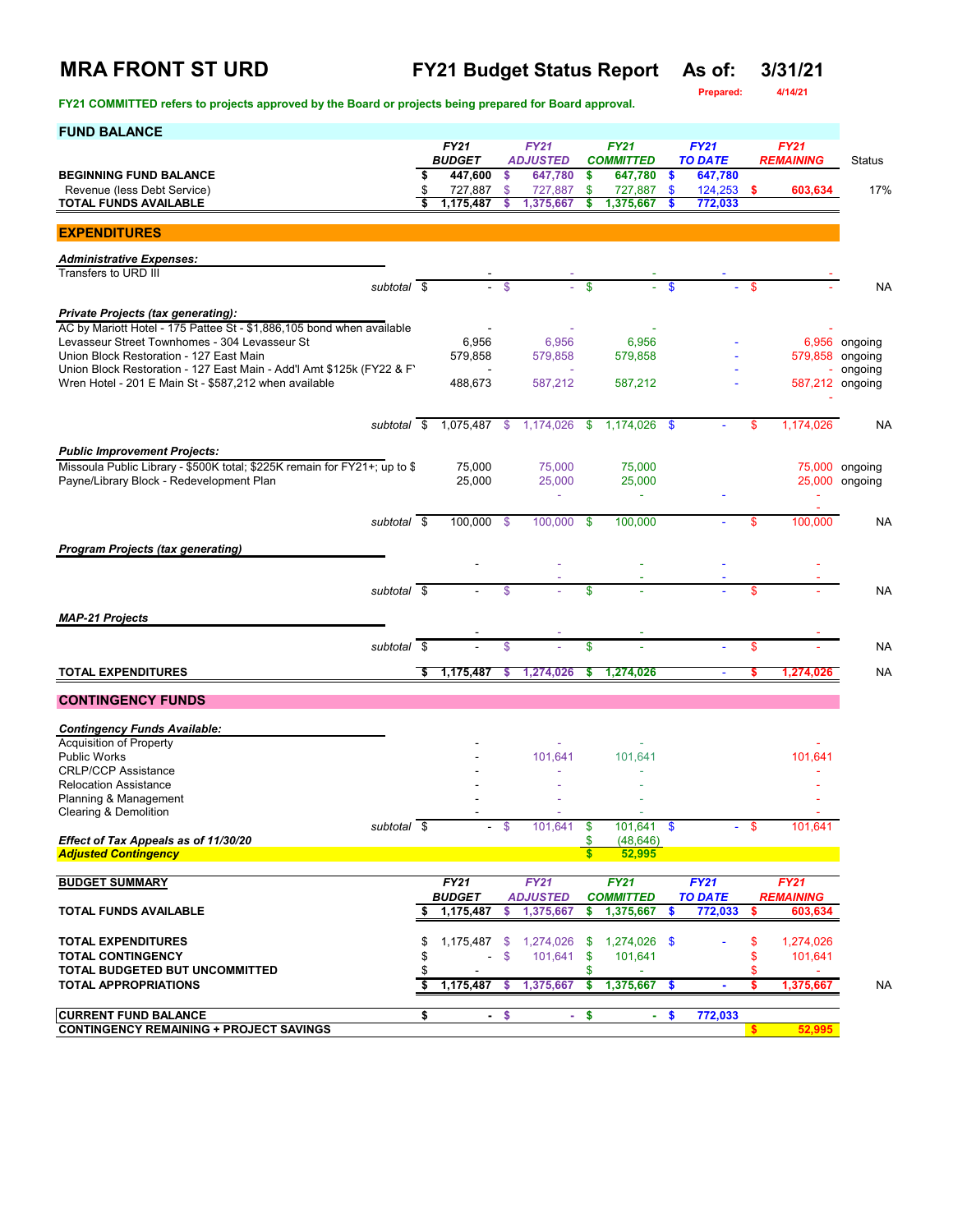## **MRA URD II FY21 Budget Status Report As of: 3/31/21**

**Prepared: 4/14/21**

| <b>FUND BALANCE</b>                                                                               |                          |      |                              |              |                                |               |                                 |                           |                               |          |                                    |                    |
|---------------------------------------------------------------------------------------------------|--------------------------|------|------------------------------|--------------|--------------------------------|---------------|---------------------------------|---------------------------|-------------------------------|----------|------------------------------------|--------------------|
|                                                                                                   |                          |      | <b>FY21</b><br><b>BUDGET</b> |              | <b>FY21</b><br><b>ADJUSTED</b> |               | <b>FY21</b><br><b>COMMITTED</b> |                           | <b>FY21</b><br><b>TO DATE</b> |          | <b>FY21</b><br><b>REMAINING</b>    | <b>Status</b>      |
| <b>BEGINNING FUND BALANCE</b>                                                                     |                          | \$   | 2,400,000                    | \$           | 2,218,789                      | \$            | 2,218,789                       | \$                        | 2,218,789                     |          |                                    |                    |
| Revenue (less Debt Service)                                                                       |                          | S    | 2,792,894                    | \$           | 2,792,894                      | \$            | 2,792,894                       | \$                        | 1,327,964                     | s.       | 1,464,930                          | 48%                |
| <b>TOTAL FUNDS AVAILABLE</b>                                                                      |                          | \$   | 5,192,894                    | <b>S</b>     | 5,011,683                      | \$            | 5,011,683                       | <b>S</b>                  | 3,546,753                     |          |                                    |                    |
| <b>EXPENDITURES</b>                                                                               |                          |      |                              |              |                                |               |                                 |                           |                               |          |                                    |                    |
|                                                                                                   |                          |      |                              |              |                                |               |                                 |                           |                               |          |                                    |                    |
| <b>Administrative Expenses:</b><br>Transfers to URD III                                           |                          |      | 150,000                      |              | 150,000                        |               | 150,000                         |                           |                               |          |                                    | 150,000 pending    |
|                                                                                                   | subtotal \$              |      | 150,000 \$                   |              | 150,000 \$                     |               | 150,000 \$                      |                           | $\omega_{\rm{eff}}$           | -\$      | 150,000                            | <b>NA</b>          |
|                                                                                                   |                          |      |                              |              |                                |               |                                 |                           |                               |          |                                    |                    |
| <b>Private Projects (tax generating):</b><br>1901 Maple Street - MSJ Properties Housing           |                          |      | 69,885                       |              | 69,885                         |               | 69,885                          |                           |                               |          |                                    | 69,885 ongoing     |
| Blackfoot River Outfitters - 225 N Russell Street                                                 |                          |      | 80,582                       |              | 80,582                         |               | 80,582                          |                           | 75,320                        |          | 5,263                              | done               |
| Burton Street Apartments - 525 Burton Street                                                      |                          |      | 123,994                      |              | 123,994                        |               | 123,994                         |                           |                               |          | 123,994                            | ongoing            |
| DJ&A Office Building - 2000 Maple Street<br>Ponderosa Village - 1029 West Pine Street             |                          |      | 301,432<br>96,000            |              | 301,432<br>96,000              |               | 301,432<br>96,000               |                           |                               |          | 301,432<br>96,000                  | ongoing            |
| Sentinel Property Medical Offices - 1900 West Broadway                                            |                          |      | 1,170,611                    |              | 1,170,611                      |               | 1,170,611                       |                           |                               |          | 1,170,611                          | ongoing<br>ongoing |
|                                                                                                   |                          |      |                              |              |                                |               |                                 |                           |                               |          |                                    |                    |
|                                                                                                   |                          |      |                              |              |                                |               |                                 |                           |                               |          |                                    |                    |
|                                                                                                   | subtotal                 | - \$ | 1,842,504                    | -\$          | 1,842,504                      | \$            | 1,842,504                       | $\sqrt[6]{3}$             | 75,320                        | \$       | 1,767,185                          | 4%                 |
| <b>Public Improvement Projects:</b>                                                               |                          |      |                              |              |                                |               |                                 |                           |                               |          |                                    |                    |
| <b>Clark Fork Bank Stabilization</b>                                                              |                          |      |                              |              | 2,035                          |               | 2,035                           |                           | 2,035                         |          |                                    | ongoing            |
| Housing Policy Implementation - \$10K/yr (FY20, FY21, FY22)                                       |                          |      | 10,000                       |              | 10,000                         |               | 10,000                          |                           | $\tilde{\phantom{a}}$         |          | 10,000                             | ongoing            |
| <b>Legal Services</b><br>Missoula Food Bank & Community Center - PHC Satelite Clinic              |                          |      | 10,000<br>433,840            |              | 10,000<br>433,840              |               | 433,840                         |                           | 385,322                       |          | 10,000<br>48,518                   | set aside<br>done  |
| Police Facility - 101 North Catlin - FY18 Purchase/Renovations (\$250K/yr FY19                    |                          |      | 250,000                      |              | 250,000                        |               | 250,000                         |                           | $\blacksquare$                |          | 250,000                            | ongoing            |
| Police Facility - 101 North Catlin - FY21 Renovations (showers, changing area,                    |                          |      |                              |              | 233,718                        |               | 233,718                         |                           |                               |          | 233,718                            | ongoing            |
| Sidewalks - 2nd & 3rd Street - Construction                                                       |                          |      | 462,202                      |              | 234,604                        |               | 234,604                         |                           | 223,331                       |          | 11,273                             | ongoing            |
| Sidewalks - 2nd & 3rd Street - Design, Engineering, Const. Admin                                  |                          |      |                              |              | 22,926                         |               | 22,926                          |                           | 21,835                        |          | 1,092                              | ongoing            |
| Sidewalks - 2nd & 3rd Street - MRL Crossing<br>Sidewalks - Inez, 1st & 2nd Streets - Construction |                          |      | 450,000                      |              | 5,742<br>450,000               |               | 5,742                           |                           |                               |          | 5,742<br>450,000                   | ongoing<br>pending |
| Sidewalks - Inez, 1st & 2nd Streets - Design, Engineering, Const. Admin                           |                          |      |                              |              | 130,082                        |               | 130,082                         |                           | 76,851                        |          | 53,231                             | ongoing            |
| Silver Park - Public Art - "Perseverance" Lighting                                                |                          |      | 7,476                        |              | 7,476                          |               | 7,476                           |                           | $\sim$                        |          | 7,476                              | ongoing            |
| Sleepy Inn - 1427 West Broadway - Fence Installation                                              |                          |      |                              |              | 2,650                          |               | 2,650                           |                           | 2,650                         |          |                                    | done               |
| <b>Trinity Apartments - Mullan Site</b><br>West Broadway Master Plan                              |                          |      |                              |              | 53,256<br>65,000               |               | 53,256<br>65,000                |                           | $\blacksquare$<br>40,000      |          | 53,256<br>25,000                   | ongoing<br>done    |
| YWCA Expansion - 1800 S 3rd St W                                                                  |                          |      | 142,404                      |              | 142,404                        |               | 142,404                         |                           |                               |          | 142,404                            | ongoing            |
|                                                                                                   |                          |      |                              |              |                                |               |                                 |                           |                               |          |                                    |                    |
|                                                                                                   | subtotal \$              |      | 1,765,922                    | \$           | 2,053,733                      | <b>S</b>      | $1,593,733$ \$                  |                           | 752,023                       | - \$     | 1,301,710                          | 37%                |
| Program (CCP/CRLP/FIP) Projects (tax generating)                                                  |                          |      |                              |              |                                |               |                                 |                           |                               |          |                                    |                    |
|                                                                                                   |                          |      |                              |              |                                |               |                                 |                           |                               |          |                                    | done               |
| <b>Unidentified Program Projects</b>                                                              |                          |      |                              |              |                                |               |                                 |                           |                               |          |                                    |                    |
|                                                                                                   | subtotal $\overline{\$}$ |      |                              | $\mathbf{s}$ |                                | $\mathbf{\$}$ |                                 | \$                        |                               | \$       |                                    | <b>NA</b>          |
|                                                                                                   |                          |      |                              |              |                                |               |                                 |                           |                               |          |                                    |                    |
| <b>Federally Assisted Projects</b>                                                                |                          |      |                              |              |                                |               |                                 |                           |                               |          |                                    |                    |
|                                                                                                   | subtotal \$              |      |                              | \$           |                                | \$            |                                 |                           |                               | \$       |                                    | <b>NA</b>          |
|                                                                                                   |                          |      |                              |              |                                |               |                                 |                           |                               |          |                                    |                    |
| <b>TOTAL EXPENDITURES</b>                                                                         |                          | \$   | 3,758,426                    | <b>S</b>     | 4,046,237                      | \$            | 3,586,237                       | $\mathbf{\$}$             | 827,342                       | <b>S</b> | 3,218,894                          | 20%                |
| <b>CONTINGENCY FUNDS</b>                                                                          |                          |      |                              |              |                                |               |                                 |                           |                               |          |                                    |                    |
|                                                                                                   |                          |      |                              |              |                                |               |                                 |                           |                               |          |                                    |                    |
| <b>Contingency Funds Available:</b>                                                               |                          |      |                              |              |                                |               |                                 |                           |                               |          |                                    |                    |
| <b>Acquisition of Property</b><br><b>Public Works</b>                                             |                          |      | 100,000<br>1,134,468         |              | 100,000<br>665,447             |               | 100,000<br>665,447              |                           |                               |          | 100,000<br>665,447                 |                    |
| <b>CRLP/CCP Assistance</b>                                                                        |                          |      |                              |              |                                |               |                                 |                           |                               |          |                                    |                    |
| <b>Relocation Assistance</b>                                                                      |                          |      |                              |              |                                |               |                                 |                           |                               |          |                                    |                    |
| Planning & Management                                                                             |                          |      | 100,000                      |              | 100,000                        |               | 100,000                         |                           |                               |          | 100,000                            |                    |
| <b>Clearing &amp; Demolition</b>                                                                  | subtotal \$              |      | 100,000<br>1,434,468         | -S           | 100,000<br>965,447             | \$            | 100,000<br>$965,447$ \$         |                           |                               |          | 100,000<br>965,447                 |                    |
| Effect of Tax Appeals as of 11/30/20                                                              |                          |      |                              |              |                                | S             |                                 |                           |                               |          |                                    |                    |
| <b>Adjusted Contingency</b>                                                                       |                          |      |                              |              |                                | $\mathbf{s}$  | 965,447                         |                           |                               |          |                                    |                    |
| <b>BUDGET SUMMARY</b>                                                                             |                          |      | <b>FY21</b>                  |              | FY21                           |               | <b>FY21</b>                     |                           | FY21                          |          | FY21                               |                    |
|                                                                                                   |                          |      | <b>BUDGET</b>                |              | <b>ADJUSTED</b>                |               | <b>COMMITTED</b>                |                           | <b>TO DATE</b>                |          | <b>REMAINING</b>                   |                    |
| <b>TOTAL FUNDS AVAILABLE</b>                                                                      |                          |      | 5,192,894                    | S            | 5,011,683                      | \$            | 5,011,683                       |                           | 3,546,753                     | S        | 1,464,930                          |                    |
| <b>TOTAL EXPENDITURES</b>                                                                         |                          |      |                              |              | 3,758,426 \$ 4,046,237 \$      |               | 3,586,237 \$                    |                           | 827,342 \$                    |          | 2,758,894                          |                    |
| <b>TOTAL CONTINGENCY</b>                                                                          |                          |      | 1,434,468 \$                 |              | 965,447                        | S.            | 965,447                         |                           |                               |          | 965,447                            |                    |
| TOTAL BUDGETED BUT UNCOMMITTED                                                                    |                          |      |                              |              |                                |               | 460,000                         |                           |                               |          | 460,000                            |                    |
| <b>TOTAL APPROPRIATIONS</b>                                                                       |                          | S.   | $5,192,894$ \$               |              | 5,011,683                      | \$            | $5,011,683$ \$                  |                           | 827,342                       |          | 4,184,341                          | 17%                |
| <b>CURRENT FUND BALANCE</b>                                                                       |                          | \$   |                              | $-$ \$       |                                | $-$ \$        |                                 | - \$                      | 2,719,410                     |          |                                    |                    |
| Less Long Term Receivables (MWC Notes) not readily available for projects                         |                          |      |                              |              |                                |               | $\sim$                          | $\boldsymbol{\mathsf{s}}$ | (400, 665)                    |          | <b>Adj. Contingency</b><br>564,782 |                    |
| <b>ADJUSTED FUND BALANCE</b>                                                                      |                          |      |                              |              |                                |               |                                 | S.                        | 2,318,745                     |          |                                    |                    |
| <b>CONTINGENCY + PROJECT SAVINGS - MWC NOTES</b>                                                  |                          |      |                              |              |                                |               |                                 |                           |                               |          | 643,562                            |                    |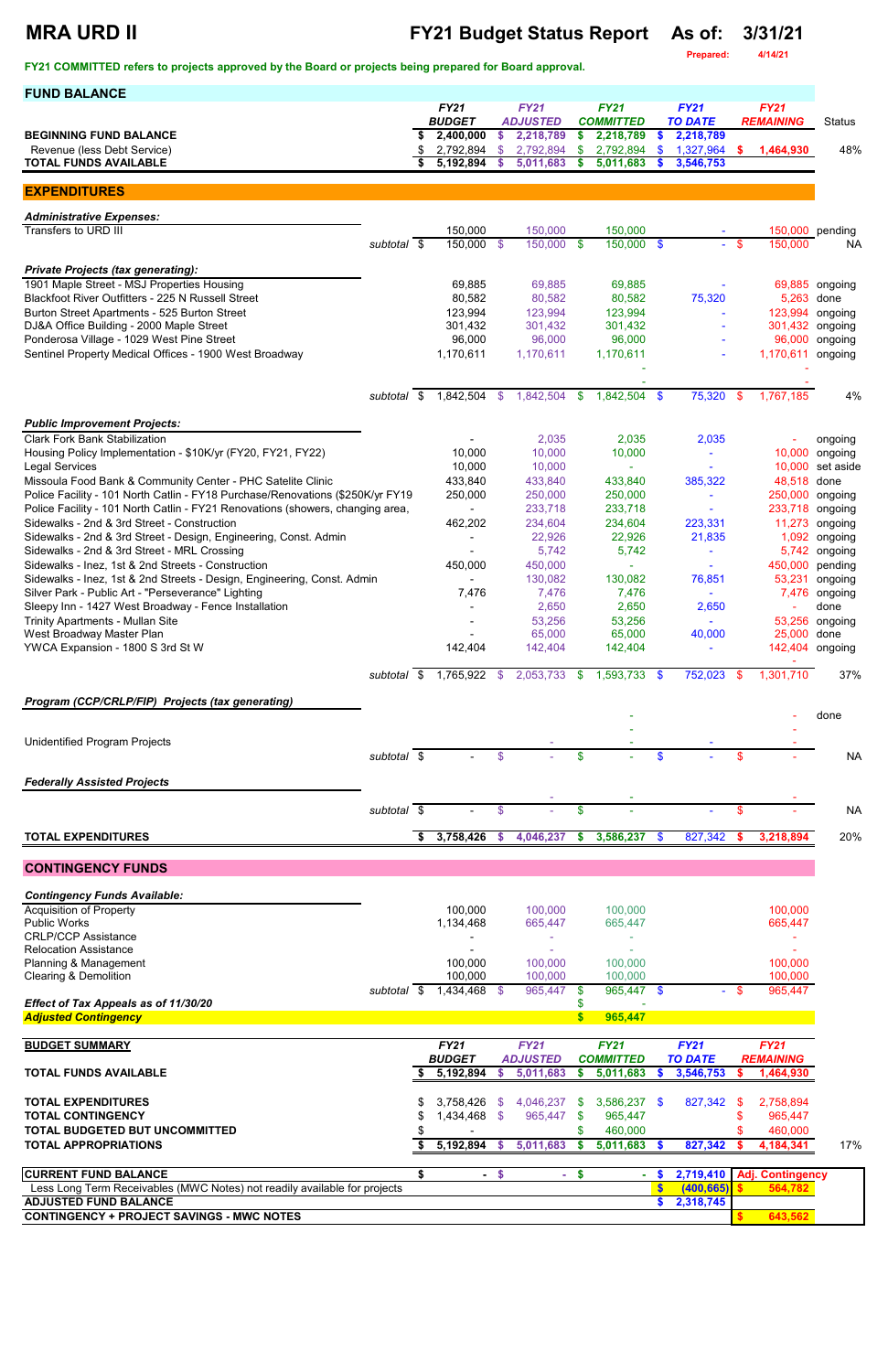### **MRA URD III FY21 Budget Status Report As of: 3/31/21**

**Prepared: 4/14/21**

**FY21 COMMITTED refers to projects approved by the Board or projects being prepared for Board approval.** 

| <b>FUND BALANCE</b>                                                                                                       |                     |    |                              |               |                                |               |                                 |               |                               |          |                                 | <b>Status</b>                    |
|---------------------------------------------------------------------------------------------------------------------------|---------------------|----|------------------------------|---------------|--------------------------------|---------------|---------------------------------|---------------|-------------------------------|----------|---------------------------------|----------------------------------|
|                                                                                                                           |                     |    | <b>FY21</b><br><b>BUDGET</b> |               | <b>FY21</b><br><b>ADJUSTED</b> |               | <b>FY21</b><br><b>COMMITTED</b> |               | <b>FY21</b><br><b>TO DATE</b> |          | <b>FY21</b><br><b>REMAINING</b> | %                                |
| <b>BEGINNING FUND BALANCE</b>                                                                                             |                     | S  | 3,054,135                    | $\mathbf{\$}$ | 3,724,045                      | \$            | 3,724,045                       | \$.           | 3,724,045                     |          |                                 |                                  |
| Revenue (less Debt Service)                                                                                               |                     |    | 4,259,504                    | -\$           | 4,259,504                      | \$            | 4,259,504                       | \$            | 1,340,805                     | <b>S</b> | 2,918,699 31%                   |                                  |
| <b>TOTAL FUNDS AVAILABLE</b>                                                                                              |                     |    | 7,313,639                    | \$            | 7,983,549                      | S             | 7,983,549                       | S             | 5,064,850                     |          |                                 |                                  |
| <b>EXPENDITURES</b>                                                                                                       |                     |    |                              |               |                                |               |                                 |               |                               |          |                                 |                                  |
| <b>Administrative Expenses:</b>                                                                                           |                     |    |                              |               |                                |               |                                 |               |                               |          |                                 |                                  |
| <b>Personnel Services</b>                                                                                                 |                     |    | 660,538                      |               | 660,538                        |               | 660,538                         |               | 460,131                       |          | 200,407                         |                                  |
| Supplies<br><b>Purchased Services</b>                                                                                     |                     |    | 9,126<br>352,200             |               | 9,126<br>352,200               |               | 9,126<br>352,200                |               | 950<br>175,221                |          | 8,176<br>176,980                |                                  |
| <b>Grants &amp; Contributions</b>                                                                                         |                     |    |                              |               |                                |               |                                 |               |                               |          |                                 |                                  |
| Capital Outlay                                                                                                            | subtotal \$         |    | 1,021,864                    |               | $1,021,864$ \$                 |               | $1,021,864$ \$                  |               | 636,301 \$                    |          | 385,563 62%                     |                                  |
|                                                                                                                           |                     |    |                              | \$            |                                |               |                                 |               |                               |          |                                 |                                  |
| <b>Private Projects (tax generating):</b>                                                                                 |                     |    |                              |               |                                |               |                                 |               |                               |          |                                 |                                  |
| Aspen Grove Therapy & Wellness<br>Horizon Credit Union - 1502 Dearborn Avenue                                             |                     |    | 104,200                      |               | 104,200                        |               | 104,200                         |               | 97,105                        |          | 7,095 done                      |                                  |
| Tremper's Kent Plaza - 1200-1210 West Kent Ave                                                                            |                     |    | 226,100                      |               | 13,607<br>226,100              |               | 13,607<br>226,100               |               | 171,495                       |          |                                 | 13,607 ongoing<br>54,605 ongoing |
|                                                                                                                           |                     |    |                              |               |                                |               |                                 |               |                               |          |                                 |                                  |
|                                                                                                                           | subtotal $\sqrt{s}$ |    | 330,300 \$                   |               | 343,907 \$                     |               | 343,907 \$                      |               | 268,600 \$                    |          | 75,307 78%                      |                                  |
| <b>Public Improvement Projects:</b>                                                                                       |                     |    |                              |               |                                |               |                                 |               |                               |          |                                 |                                  |
| Brooks Street Corridor - TOD Infrastructure Study                                                                         |                     |    | 60,045                       |               | 60,045                         |               | 60,045                          |               | 7,828                         |          |                                 | 52,217 ongoing                   |
| Housing Policy Implementation - \$10K/yr (FY20, FY21, FY22)<br><b>Legal Services</b>                                      |                     |    | 10,000<br>10,000             |               | 10,000<br>10,000               |               | 10,000                          |               |                               |          | 10,000<br>10,000                | ongoing<br>set aside             |
| Mary Avenue West - Bond - Street Trees                                                                                    |                     |    | 13,474                       |               | 13,474                         |               | 13,474                          |               |                               |          | 13,474                          | ongoing                          |
| Missoula County Fairgrounds - 1101 South Avenue West                                                                      |                     |    | 1,155,500                    |               | 1,155,500                      |               | 1,155,500                       |               |                               |          | 1,155,500                       | ongoing                          |
| <b>MRA Communication Plan</b><br>MRL Bond - Remaining to Transfer to DS                                                   |                     |    | 141,709                      |               | 46,500<br>141,709              |               | 46,500<br>141,709               |               | 77,900                        |          | 46,500<br>63,809                | ongoing<br>done                  |
| MRL Property - 1835 North Avenue - Building Deconstruction                                                                |                     |    |                              |               | 24,800                         |               | 24,800                          |               |                               |          | 24,800                          | ongoing                          |
| MRL Property - 1919 North Avenue (SHEC) - Building Acquisition                                                            |                     |    |                              |               | 46,500                         |               | 46,500                          |               | 46,500                        |          |                                 | done                             |
| MRL Property - Voluntary Cleanup Plan - Environmental Assessment<br>Sidewalks - URD III Northern - Phase 1 - Construction |                     |    | 271,498                      |               | 36,000<br>271,498              |               | 36,000<br>271,498               |               | 256,534                       |          | 36,000<br>14,964 done           | ongoing                          |
| Sidewalks - URD III Northern - Phase 1 - Design/Eng/Const. Admin                                                          |                     |    | 31,727                       |               | 26,363                         |               | 26,363                          |               | 27,912                        |          | $(1,549)$ done                  |                                  |
| Sidewalks - URD III Northern - Phase 2 - Construction                                                                     |                     |    | 510,000                      |               | 503,390                        |               |                                 |               |                               |          | 503,390 pending                 |                                  |
| Sidewalks - URD III Northern - Phase 2 - Design/Eng/Const. Admin<br>South Reserve Pedestrian Bridge - Upgrades            |                     |    |                              |               | 56,600<br>30,150               |               | 56,600<br>30,150                |               | 13,473<br>30,150              |          |                                 | 43,127 ongoing<br>- done         |
| <b>Street Trees</b>                                                                                                       |                     |    | 6,610                        |               | 6,610                          |               | 6,610                           |               |                               |          |                                 | 6,610 ongoing                    |
|                                                                                                                           | subtotal \$         |    | 2,210,563                    | \$            | $2,439,139$ \$                 |               | 1,925,749                       | -\$           | 460,298                       | \$.      | 1,978,841 19%                   |                                  |
| <b>Façade Improvement Program Projects (tax generating)</b>                                                               |                     |    |                              |               |                                |               |                                 |               |                               |          |                                 |                                  |
| <b>Uncommitted Program Funds</b>                                                                                          |                     |    |                              |               |                                |               |                                 |               |                               |          |                                 |                                  |
| 3100 Brooks Street - Align Properties LLC<br>Aspen Grove Therapy & Wellness                                               |                     |    | 50,000                       |               | 50,000<br>50,000               |               | 50,000<br>50,000                |               | 50,000                        |          |                                 | 50,000 ongoing<br>- done         |
| Horizon Credit Union - 1502 Dearborn Avenue                                                                               |                     |    |                              |               | 50,000                         |               | 50,000                          |               |                               |          |                                 | 50,000 ongoing                   |
| The Dram Shop Central - 2700 Paxson Street                                                                                |                     |    | 50,000                       |               | 50,000                         |               | 50,000                          |               | 50,000                        |          |                                 | done                             |
| Tremper's Kent Plaza - 1200-1210 West Kent Ave                                                                            |                     |    | 150,000                      |               | 150,000                        |               | 150,000                         |               | 150,000                       |          |                                 | - done                           |
|                                                                                                                           | subtotal \$         |    | 250,000 \$                   |               | 350,000 \$                     |               | 350,000 \$                      |               | 250,000 \$                    |          | 100,000 71%                     |                                  |
| <b>Federally Assisted Projects</b>                                                                                        |                     |    |                              |               |                                |               |                                 |               |                               |          |                                 |                                  |
| <b>None</b>                                                                                                               |                     |    |                              |               |                                |               |                                 |               |                               |          |                                 |                                  |
|                                                                                                                           | subtotal \$         |    |                              | $-$ \$        | $\sim$                         | $\mathbf{\$}$ |                                 | <sup>\$</sup> |                               | $-$ \$   |                                 |                                  |
| <b>TOTAL EXPENDITURES</b>                                                                                                 |                     | \$ | 3,812,727                    | $\sim$        | 4,154,910 \$                   |               | 3,641,520                       | $\mathbf{\$}$ | 1,615,199                     | -S       | 2,539,711 39%                   |                                  |
| <b>CONTINGENCY FUNDS</b>                                                                                                  |                     |    |                              |               |                                |               |                                 |               |                               |          |                                 |                                  |
| <b>Contingency Funds Available:</b>                                                                                       |                     |    |                              |               |                                |               |                                 |               |                               |          |                                 |                                  |
| Admin Year-End Set Aside                                                                                                  |                     |    | 500,000                      |               | 500,000                        |               | 500,000                         |               |                               |          | 500,000                         |                                  |
| <b>Acquisition of Property</b>                                                                                            |                     |    | 100,000                      |               | 100,000                        |               | 100,000                         |               |                               |          | 100,000                         |                                  |
| <b>Public Works</b>                                                                                                       |                     |    | 2,700,912                    |               | 3,028,639                      |               | 3,028,639                       |               |                               |          | 3,028,639                       |                                  |
| <b>MRA Programs</b><br><b>Relocation Assistance</b>                                                                       |                     |    |                              |               |                                |               |                                 |               |                               |          |                                 |                                  |
|                                                                                                                           |                     |    |                              |               |                                |               |                                 |               |                               |          |                                 |                                  |

Planning & Management 100,000 100,000 100,000 100,000 Clearing & Demolition 100,000 100,000 100,000 100,000

|                                                                                       | subtotal | $3,000,912$ \$ |               |  | 3,328,639       |      | 3,328,639        |               | $\sim$         | \$.              | 3,328,639               |  |
|---------------------------------------------------------------------------------------|----------|----------------|---------------|--|-----------------|------|------------------|---------------|----------------|------------------|-------------------------|--|
| Effect of Tax Appeals as of 11/30/20                                                  |          |                |               |  |                 |      | (2,613)          |               |                |                  |                         |  |
| <b>Adjusted Contingency</b>                                                           |          |                |               |  |                 |      | 3,326,026        |               |                |                  |                         |  |
|                                                                                       |          |                |               |  |                 |      |                  |               |                |                  |                         |  |
| <b>BUDGET SUMMARY</b>                                                                 |          | <b>FY21</b>    |               |  | <b>FY21</b>     |      | <b>FY21</b>      |               | <b>FY21</b>    |                  | <b>FY21</b>             |  |
|                                                                                       |          |                | <b>BUDGET</b> |  | <b>ADJUSTED</b> |      | <b>COMMITTED</b> |               | <b>TO DATE</b> | <b>REMAINING</b> |                         |  |
| <b>TOTAL FUNDS AVAILABLE</b>                                                          |          | 7,313,639      |               |  | 7,983,549       |      | 7,983,549        |               | 5,064,850      |                  | 2,918,699               |  |
|                                                                                       |          |                |               |  |                 |      |                  |               |                |                  |                         |  |
| <b>TOTAL EXPENDITURES</b>                                                             |          | $3,812,727$ \$ |               |  | 4,154,910       | -SS  | 3,641,520        | <sup>\$</sup> | 1,615,199      | - \$             | 2,026,321               |  |
| TOTAL ADMIN SET ASIDE                                                                 |          |                | 500.000 \$    |  | 500,000         | - \$ | $500.000$ \$     |               | $\sim$         |                  | 500,000                 |  |
| <b>TOTAL CONTINGENCY</b>                                                              |          | $3,000,912$ \$ |               |  | 3,328,639       | S.   | 3,328,639        |               |                |                  | 3,328,639               |  |
| TOTAL BUDGETED BUT UNCOMMITTED                                                        |          |                |               |  |                 |      | 513,390          |               |                |                  | 513,390                 |  |
| <b>TOTAL BUDGET</b>                                                                   |          | 7,313,639      |               |  | 7,983,549       |      | 7,983,549        |               | 1,615,199      |                  | 6,368,350 20%           |  |
| <b>CURRENT FUND BALANCE</b>                                                           |          |                |               |  |                 |      |                  |               | 3,449,652      |                  | <b>Adj. Contingency</b> |  |
| Less Long Term Receivables (MWC Notes & FIP Notes) not readily available for projects |          |                |               |  |                 |      |                  |               | (198, 605)     |                  | 3,127,422               |  |
| <b>ADJUSTED FUND BALANCE</b>                                                          |          |                |               |  |                 |      |                  |               | 3,251,047      |                  |                         |  |
| <b>CONTINGENCY + PROJECT SAVINGS - NOTES RECEIVABLE</b>                               |          |                |               |  |                 |      |                  |               |                |                  | 3,147,932               |  |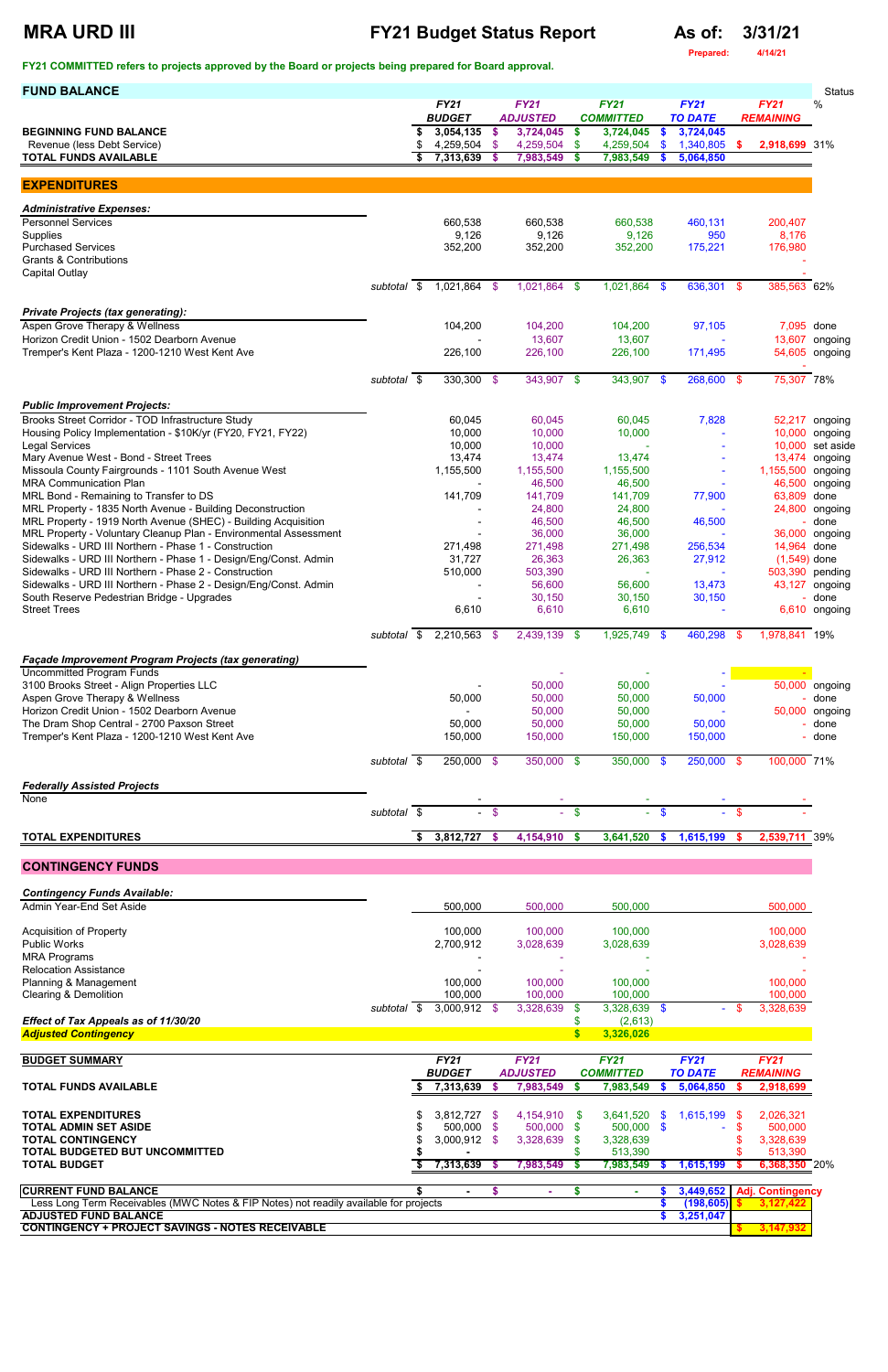### **MRA NORTH RESERVE/SCOTT ST URD FY21 Budget Status Report As of: 3/31/21**

**Prepared: 4/14/21**

| <b>FUND BALANCE</b>                                                                                                        |             |    |                              |      |                                |              |                                 |      |                               |      |                                 |                               |
|----------------------------------------------------------------------------------------------------------------------------|-------------|----|------------------------------|------|--------------------------------|--------------|---------------------------------|------|-------------------------------|------|---------------------------------|-------------------------------|
|                                                                                                                            |             |    | <b>FY21</b><br><b>BUDGET</b> |      | <b>FY21</b><br><b>ADJUSTED</b> |              | <b>FY21</b><br><b>COMMITTED</b> |      | <b>FY21</b><br><b>TO DATE</b> |      | <b>FY21</b><br><b>REMAINING</b> | <b>Status</b>                 |
| <b>BEGINNING FUND BALANCE</b>                                                                                              |             | s  | 1,148,357                    | \$   | 1,141,830                      | \$           | 1,141,830                       | \$   | 1,141,830                     |      |                                 |                               |
| Revenue (less Debt Service)                                                                                                |             |    | 7,389,588                    | \$   | 7,389,588                      | \$           | 7,389,588                       | \$   | 6,534,897                     | -S   | 854,691 88%                     |                               |
| <b>TOTAL FUNDS AVAILABLE</b>                                                                                               |             |    | 8,537,945                    | \$   | 8,531,418                      | \$           | 8,531,418                       | \$   | 7,676,727                     |      |                                 |                               |
| <b>EXPENDITURES</b>                                                                                                        |             |    |                              |      |                                |              |                                 |      |                               |      |                                 |                               |
| <b>Administrative Expenses:</b>                                                                                            |             |    |                              |      |                                |              |                                 |      |                               |      |                                 |                               |
| Transfers to URD III                                                                                                       |             |    | 25,000                       |      | 25.000                         |              | 25,000                          |      |                               |      |                                 | 25,000 pending                |
|                                                                                                                            | subtotal \$ |    | 25,000                       | -\$  | 25,000                         | -\$          | 25,000                          | - \$ |                               | \$   | 25,000 NA                       |                               |
| <b>Private Projects (tax generating):</b>                                                                                  |             |    |                              |      |                                |              |                                 |      |                               |      |                                 |                               |
| \$723,514 Scott Street Village - Phase II & III - Transfer to DS                                                           |             |    | 259,047                      |      | 259,047                        |              | 259,047                         |      | 259,047                       |      |                                 | - done                        |
|                                                                                                                            | subtotal \$ |    | 259,047                      | - \$ | 259,047                        | -\$          | 259,047                         | \$   | 259,047                       | - \$ |                                 | $-100%$                       |
|                                                                                                                            |             |    |                              |      |                                |              |                                 |      |                               |      |                                 |                               |
| <b>Public Improvement Projects:</b>                                                                                        |             |    |                              |      |                                |              |                                 |      |                               |      |                                 |                               |
| Housing Policy Implementation - \$10K (FY20, FY21, FY22)<br>Missoula Cemetery - Strategic Plan                             |             |    | 10,000<br>12,750             |      | 10,000<br>12,750               |              | 10,000<br>12,750                |      |                               |      | 12,750                          | 10,000 ongoing<br>ongoing     |
| Public Works - Maintenance Facility Plan                                                                                   |             |    | 28,817                       |      | 28,817                         |              | 28,817                          |      |                               |      | 28,817                          | ongoing                       |
| Scott Street Property - Series 2020AB Bond - Purchase & Fees                                                               |             |    | 6,508,151                    |      | 6,508,151                      |              | 6,508,151                       |      | 6,508,151                     |      |                                 | done                          |
| Scott Street Property - Series 2020AB Bond - COI<br>Scott Street Property - Series 2020AB Bond - Rounding - Transfer to DS |             |    | 63,020<br>1,629              |      | 63,020<br>1,629                |              | 63,020<br>1,629                 |      | 63,212                        |      |                                 | $(192)$ done<br>1,629 ongoing |
| Scott Street Property - Feasibility Due Dilligence, Misc                                                                   |             |    | 23,800                       |      | 23,800                         |              | 23,800                          |      | 2,027                         |      | 21,773 done                     |                               |
| Villagio Housing Project - Otis & Shakespeare                                                                              |             |    | 1,339,178                    |      | 1,339,178                      |              | 1,339,178                       |      | ÷.                            |      | 1,339,178 ongoing               |                               |
|                                                                                                                            | subtotal \$ |    | 7,987,345                    | -\$  | 7,987,345                      | \$           | 7,987,345                       |      | 6.573.390                     | -\$  | 1,413,955 82%                   |                               |
| <b>Program Projects (tax generating)</b>                                                                                   |             |    |                              |      |                                |              |                                 |      |                               |      |                                 |                               |
|                                                                                                                            |             |    |                              |      |                                |              |                                 |      |                               |      |                                 |                               |
|                                                                                                                            |             |    |                              |      |                                |              |                                 |      |                               |      |                                 |                               |
|                                                                                                                            | subtotal \$ |    |                              | \$   |                                | \$           |                                 |      |                               | \$   |                                 | <b>NA</b>                     |
| <b>TOTAL EXPENDITURES</b>                                                                                                  |             |    | 8,271,392                    | s    | 8,271,392                      | \$           | 8,271,392                       |      | 6,832,437                     |      | 1,438,955 83%                   |                               |
| <b>CONTINGENCY FUNDS</b>                                                                                                   |             |    |                              |      |                                |              |                                 |      |                               |      |                                 |                               |
| <b>Contingency Funds Available:</b>                                                                                        |             |    |                              |      |                                |              |                                 |      |                               |      |                                 |                               |
| <b>Acquisition of Property</b>                                                                                             |             |    |                              |      |                                |              |                                 |      |                               |      |                                 |                               |
| <b>Public Works</b>                                                                                                        |             |    | 216,553                      |      | 210,026                        |              | 210,026                         |      |                               |      | 210,026                         |                               |
| <b>CRLP/CCP Assistance</b><br><b>Relocation Assistance</b>                                                                 |             |    |                              |      |                                |              | ä,                              |      |                               |      |                                 |                               |
| Planning & Management                                                                                                      |             |    | 50,000                       |      | 50,000                         |              | 50,000                          |      |                               |      | 50,000                          |                               |
| Clearing & Demolition                                                                                                      |             |    |                              |      |                                |              |                                 |      |                               |      |                                 |                               |
| Effect of Tax Appeals as of 11/30/20                                                                                       | subtotal \$ |    | 266,553 \$                   |      | 260,026                        | \$<br>\$     | 260,026 \$                      |      |                               | - \$ | 260,026                         |                               |
| <b>Adjusted Contingency</b>                                                                                                |             |    |                              |      |                                | $\mathbf{s}$ | 260,026                         |      |                               |      |                                 |                               |
| <b>BUDGET SUMMARY</b>                                                                                                      |             |    | FY21                         |      | <b>FY21</b>                    |              | <b>FY21</b>                     |      | <b>FY21</b>                   |      | <b>FY21</b>                     |                               |
|                                                                                                                            |             |    | <i><b>BUDGET</b></i>         |      | <b>ADJUSTED</b>                |              | <b>COMMITTED</b>                |      | <b>TO DATE</b>                |      | <b>REMAINING</b>                |                               |
| <b>TOTAL FUNDS AVAILABLE</b>                                                                                               |             | s. | 8,537,945                    | \$   | 8,531,418                      | \$           | 8,531,418                       | \$   | 7,676,727                     | s    | 854,691                         |                               |
| <b>TOTAL EXPENDITURES</b>                                                                                                  |             |    |                              |      | 8,271,392 \$ 8,271,392 \$      |              |                                 |      | 8,271,392 \$ 6,832,437        | \$   | 1,438,955                       |                               |
| <b>TOTAL CONTINGENCY</b>                                                                                                   |             | S  | 266,553 \$                   |      | 260,026                        | \$           | 260,026                         |      |                               | \$   | 260,026                         |                               |
| TOTAL BUDGETED BUT UNCOMMITTED                                                                                             |             | \$ |                              |      |                                | \$           |                                 |      |                               | \$   |                                 |                               |
| <b>TOTAL APPROPRIATIONS</b>                                                                                                |             | \$ | 8,537,945                    | -S   | 8,531,418                      | \$           | 8,531,418                       | \$   | 6,832,437                     | \$   | 1,698,981 80%                   |                               |
| <b>CURRENT FUND BALANCE</b>                                                                                                |             | \$ |                              | - \$ | $\sim$                         | \$           | $\sim$                          | \$   | 844,290                       |      | <b>Adj. Contingency</b>         |                               |
| Less Long Term Receivables (MWC Notes) not readily available for projects                                                  |             |    |                              |      |                                |              |                                 | \$   | (74, 608)                     |      | 185.418                         |                               |
| <b>ADJUSTED FUND BALANCE</b><br><b>CONTINGENCY + PROJECT SAVINGS - MWC NOTES</b>                                           |             |    |                              |      |                                |              |                                 | \$   | 769,683                       |      | 207,191                         |                               |
|                                                                                                                            |             |    |                              |      |                                |              |                                 |      |                               |      |                                 |                               |